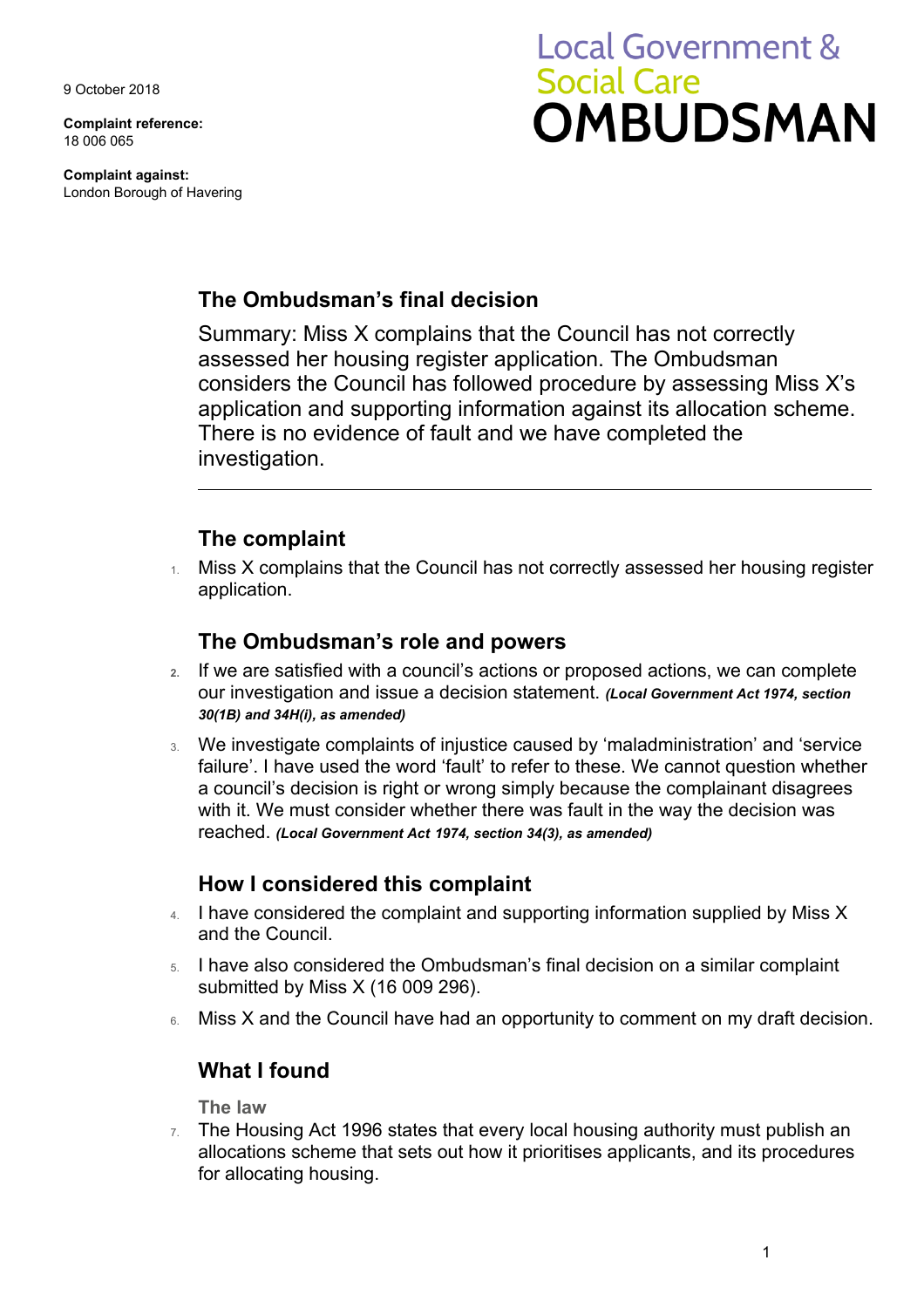- 8. An allocations scheme must give reasonable preference to applicants in the following categories:
	- homeless people;

 $\overline{a}$ 

- people in insanitary, overcrowded or unsatisfactory housing;
- people who need to move on medical or welfare grounds; and
- people who need to move to avoid hardship.
- 9. The Localism Act 2011 introduced new freedoms to allow councils to better manage their waiting list and to tailor their allocation priorities to meet local needs.

#### *The Council's housing allocations scheme*

- 10. The Council's allocations scheme outlines five housing bands, within which it sets out criteria that applicants must meet before qualifying for the housing register.
- 11. The band that, according what Miss X has said, may apply to her is the Homeseeker Band (H):
	- *Moderate medical grounds*

*"The applicant's housing is unsuitable for severe medical reasons or due to their disability, but they are not housebound or their life is not at risk due to their current housing, but the housing conditions directly contribute to causing serious ill-health."* 

 *Need to move for care or support* 

*"The applicant wishes to move to a certain locality where not doing so would cause hardship".* 

#### **What did happen?**

- choose to make to remedy the injustice caused. 12. In 2017, the Ombudsman upheld a similar complaint from Miss X (16 009 296). In this previous case, the Council was found to be at fault for not considering a medical form when it removed Miss X from the housing register. The Council then considered the medical information but its decision did not change. The Council agreed with the Ombudsman's remedy to consider any appeal Miss X may
- 13. In 2017, Miss X appealed the decision. This was rejected on the grounds that her circumstances did not meet the required criteria in the Council's housing allocation scheme.
- 14. Miss X made a new application for the housing register in January 2018 as she considered that her circumstances had changed.
- 15. Miss X provided the information requested by the Council including a medical questionnaire. This set out her medical issues including Asperger's syndrome, agoraphobia, panic disorder, anxiety and depression.
- medical questionnaire and concluded that Miss X did not have a medical priority 16. The Council completed a medical assessment based on the contents of the for housing need. The Council rejected Miss X's application to join the housing register.
- 17. Miss X requested a review of the decision as she disagrees with the qualification criteria chart. She says that she meets the requirements under two categories: her medical needs, and the wish to move in borough where not doing so would cause hardship.